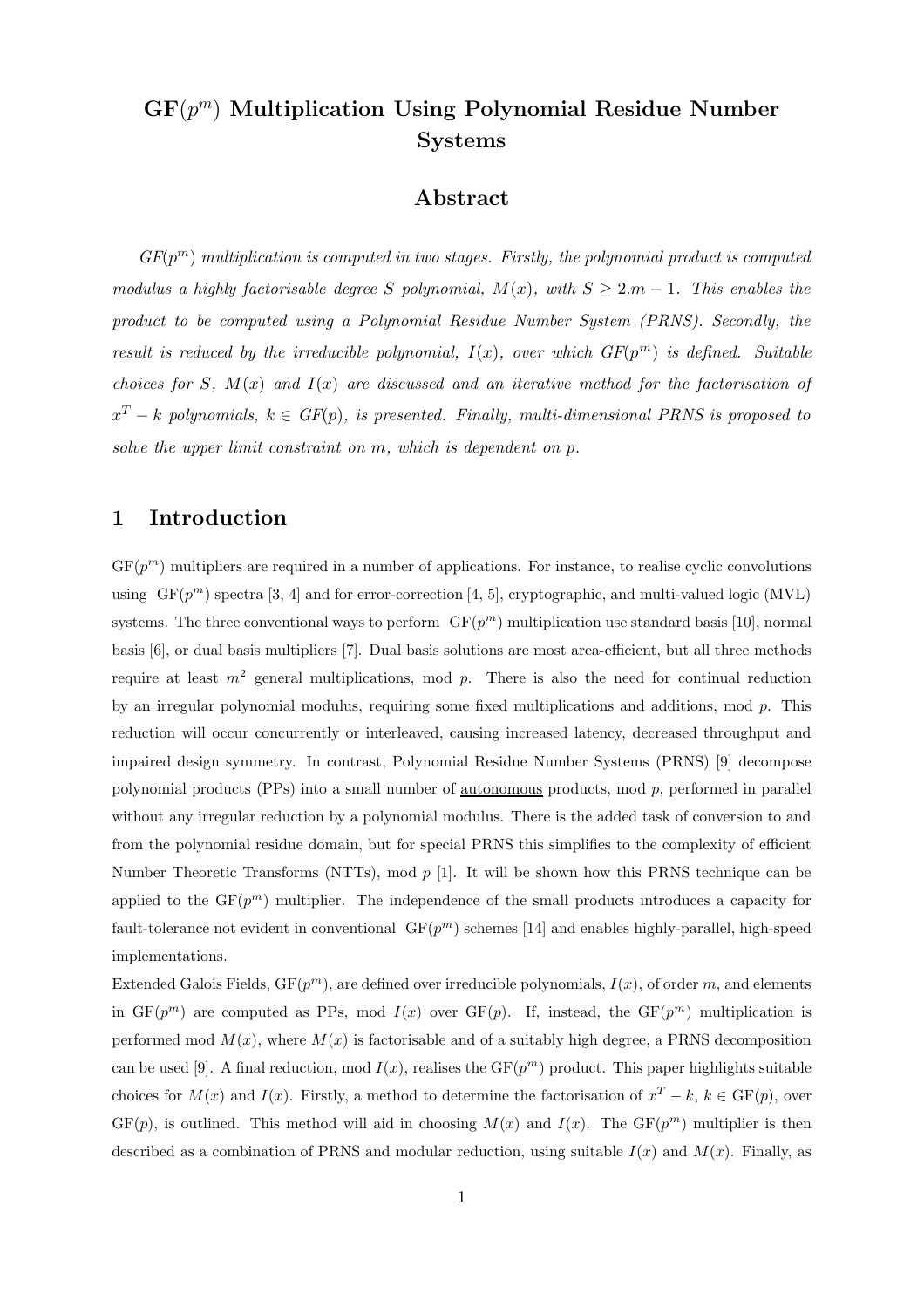$M(x)$  is only fully factorisable over  $GF(p)$  into distinct degree-one factors (FFD) if m is below an upper limit determined by  $p$ , this 'upper limit' on  $m$  is extended using multi-dimensional PRNS.

## 2 Factorising  $x^T - k$ ,  $k \in \mathbf{GF}(p)$ , Over  $\mathbf{GF}(p)$

This section describes a way to determine the degrees of the distinct factors of  $x^T - k$ ,  $k \in \text{GF}(p)$ . It can be verified that  $d_1$  distinct roots of k exist in GF(p) which zero  $G(x) = x^T - k$ , where,

$$
d_1 = \gcd(T, p-1)
$$
 if  $d_1|((p-1)/O_p(k)),$   $d_1 = 0$  otherwise (1)

where  $O_p(k)$ , the "order of k over  $GF(p)$ ", implies  $k^{O_p(k)} = 1$  over  $GF(p)$ , with  $k^w \neq 1$  for  $w < O_p(k)$ .

Thus 
$$
G(x) = x^T - k = (x - r_{1,1}).(x - r_{2,1}). \dots .(x - r_{d_1,1}).G_1(x)
$$
 (2)

where  $r_{i,1} \in \mathrm{GF}(p)$  are zeroes of  $x^T - k$ , and  $d(G_1(x)) = T - d_1$ ,  $(d(*)$  means "the degree of \*"). Similarly,  $G(x)$  contains  $d_2$  distinct roots of k in  $GF(p^2)$ , where,

$$
d_2 = \gcd(T, p^2 - 1) \quad \text{if} \quad d_2 |((p^2 - 1)/O_p(k)), \quad d_2 = 0 \quad \text{otherwise} \tag{3}
$$

These  $d_2$  roots include the  $d_1$  roots over  $GF(p)$ . Thus,

$$
G(x) = xT - k = (x - r1,1).(x - r2,1)....(x - rd1,1).(x - r'1,1).(x - r'2,1)....(x - r'd2-d1,1).G2(x)
$$
(4)

where  $r_{i,1} \in \text{GF}(p)$ ,  $r'_{i,1} \in \text{GF}(p^2) \notin \text{GF}(p)$ , and  $d(G_2(x)) = T - d_2$ . The roots,  $r'_{i,1}$ , are always from length-2 conjugate sets, and can be combined in pairs to form  $(d_2 - d_1)/2$  quadratics. Thus,

$$
G(x) = x^T - k = (x - r_{1,1}).(x - r_{2,1}). \dots (x - r_{d_1,1}).(x^2 - r_{1,2}).(x^2 - r_{2,2}). \dots (x^2 - r_{(d_2 - d_1)/2,2}).G_2(x)
$$
 (5)

where the  $r_{i,2}$  are polynomials in x with coefficients  $\in$  GF(p), and  $d(r_{i,2}) \leq 1$ .

Consider factorisation over  $GF(p^3)$ , where the new roots are combined to form  $(d_3 - d_1)/3$  cubics,

$$
G(x) = x^T - k = \prod_{i=1}^{d_1} (x - r_{i,1}). \prod_{i=1}^{(d_2 - d_1)/2} (x^2 - r_{i,2}). \prod_{i=1}^{(d_3 - d_1)/3} (x^3 - r_{i,3}). G_3(x)
$$
(6)

The  $r_{i,3}$  are quadratics in x, with coefficients  $\in$  GF(p),  $d(r_{i,3}) \leq 2$ , and  $d(G_3(x)) = T - d_2 - d_3 + d_1$ . The  $d_3$  roots contain the  $d_1$  roots but <u>not</u> the  $d_2$  roots, as  $GF(p^3)$  is an extension of  $GF(p)$ , not of  $GF(p^2)$ . In general,  $d_t$  distinct  $T^{\text{th}}$  roots of k exist in  $GF(p^t)$ , where,

$$
d_t = \gcd(T, p^t - 1)
$$
 if  $d_t|((p^t - 1)/O_p(k)),$   $d_t = 0$  otherwise (7)

By computing  $d_t$  from  $t = 1$  up to  $t = T$ ,

$$
G(x) = x^{T} - k = \prod_{t=1}^{T} \left( \prod_{i=1}^{d_{t}/t} (x^{t} - r_{i,t}) \right) . G_{T}(x) \quad \text{where } d_{t}' = d_{t} - \sum_{i|t, i < t} d_{i}', \qquad \prod_{i=1}^{0} = 1 \tag{8}
$$

and  $d(r_{i,t}) \leq t-1$ . There may be less than T distinct zeroes of  $x^T - k$  in GF extensions  $1 \leq t \leq T$ . (8) specifies the distinct factorisation of  $x^T - k$ ,  $k \in \text{GF}(p)$ , over  $\text{GF}(p)$ . (Only the degrees of the factors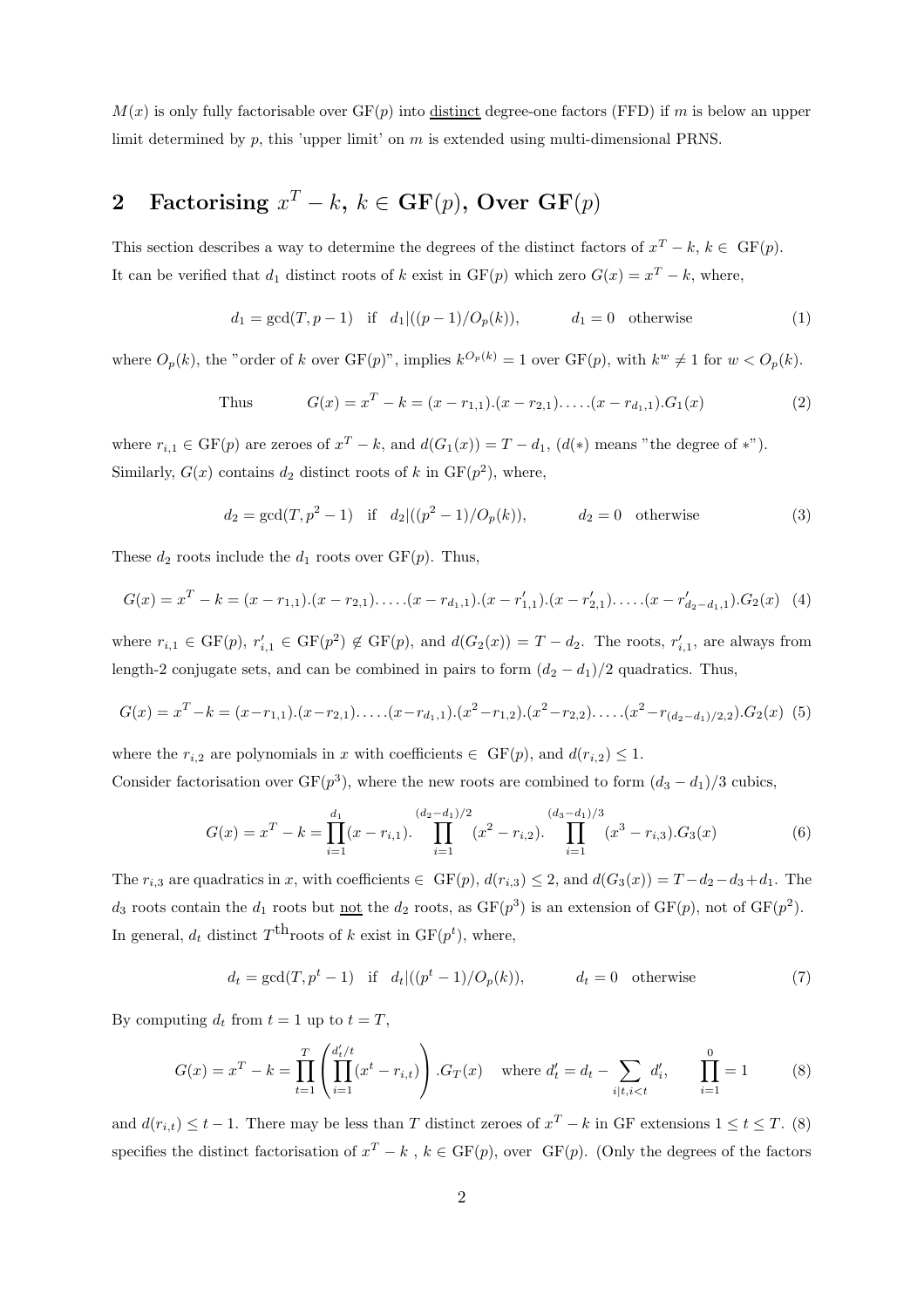have been determined, not the coefficients). In particular,

 $G(x)$  is fully factorisable into distinct degree-one factors (FFD) over  $GF(p)$ , iff

$$
d_1 = T \qquad \Rightarrow \qquad T | ((p-1)/O_p(k)).
$$

(9)

$$
G(x) \text{ is irreducible over } GF(p) \text{ iff } d_t = 0 \text{ for } 1 \le t < T. \tag{10}
$$

## 3  $\mathbf{GF}(p^m)$  Multiplier

Consider the  $GF(p^m)$  multiplication,

$$
C'(x) = \langle A(x).B(x) \rangle_{I(x)} = \langle C(x) \rangle_{I(x)}
$$
\n(11)

 $I(x)$  is irreducible over  $GF(p)$ ,  $d(I(x)) = m$ , and  $d(A(x), B(x)) < m$ . This product can be performed using a PRNS stage followed by a Reduction stage:

#### 3.1 PRNS Stage

As  $d(C(x)) < 2.m-1$ ,  $C(x)$  can be embedded in a polynomial ring, mod  $M(x)$ , where  $d(M(x)) \geq 2.m-1$ , without requiring any reduction of  $C(x)$ , mod  $M(x)$ . Thus,

$$
C(x) = A(x).B(x) = \langle A(x).B(x) \rangle_{M(x)}
$$
\n(12)

where  $d(M(x)) = S \ge 2.m - 1$ .

 $M(x)$  will be chosen to factorise over  $GF(p)$  as follows,

$$
M(x) = \prod_{i=0}^{n-1} q_i(x)
$$
 (13)

where  $q_i(x)$   $/q_j(x)$  i  $\neq j$ , i.e. the  $q_i(x)$  factors are mutually prime, mod p. Using PRNS techniques,

$$
C(x) = \text{CRTP}(\langle C(x) \rangle_{q_0(x)}, \langle C(x) \rangle_{q_1(x)}, \dots, \langle C(x) \rangle_{q_{n-1}(x)})
$$
\n(14)

where the residue products,  $\langle A(x), B(x) \rangle_{q_i(x)}$ , are computed independently, and 'CRTP' implies 'the Chinese Remainder Theorem for Polynomials' [9].  $M(x)$  is FFD over  $GF(p)$  if  $n = S$ , with  $d(q_i(x)) =$  $1 \forall i$ . A FFD  $M(x)$  is particularly useful as the residue products occur over  $GF(p)$ . As p is prime, there are  $p-1$  mutually prime degree-one polynomials over  $GF(p)$ . Therefore,

An M(x) which is FFD over GF(p) exists only if 
$$
1 \le S = d(M(x)) \le p - 1.
$$
 (15)

Also  $S \ge 2.m - 1$  to avoid reduction of  $A(x)B(x)$ , mod  $M(x)$ . Thus, remembering that p is prime,

A FFD PRNS implementation of  $GF(p^m)$  multiplication is only feasible if  $m \le (p-1)/2$ . (16)

Solutions for  $m > (p-1)/2$  will be examined later. For systems that satisfy (16), a choice of FFD  $M(x)$ is evident, where  $2m - 1 \le S \le p - 1$ . The  $q_i(x)$  are of the form  $(x - j_i)$ , where  $j_i \in \{1, 2, ..., p - 1\}$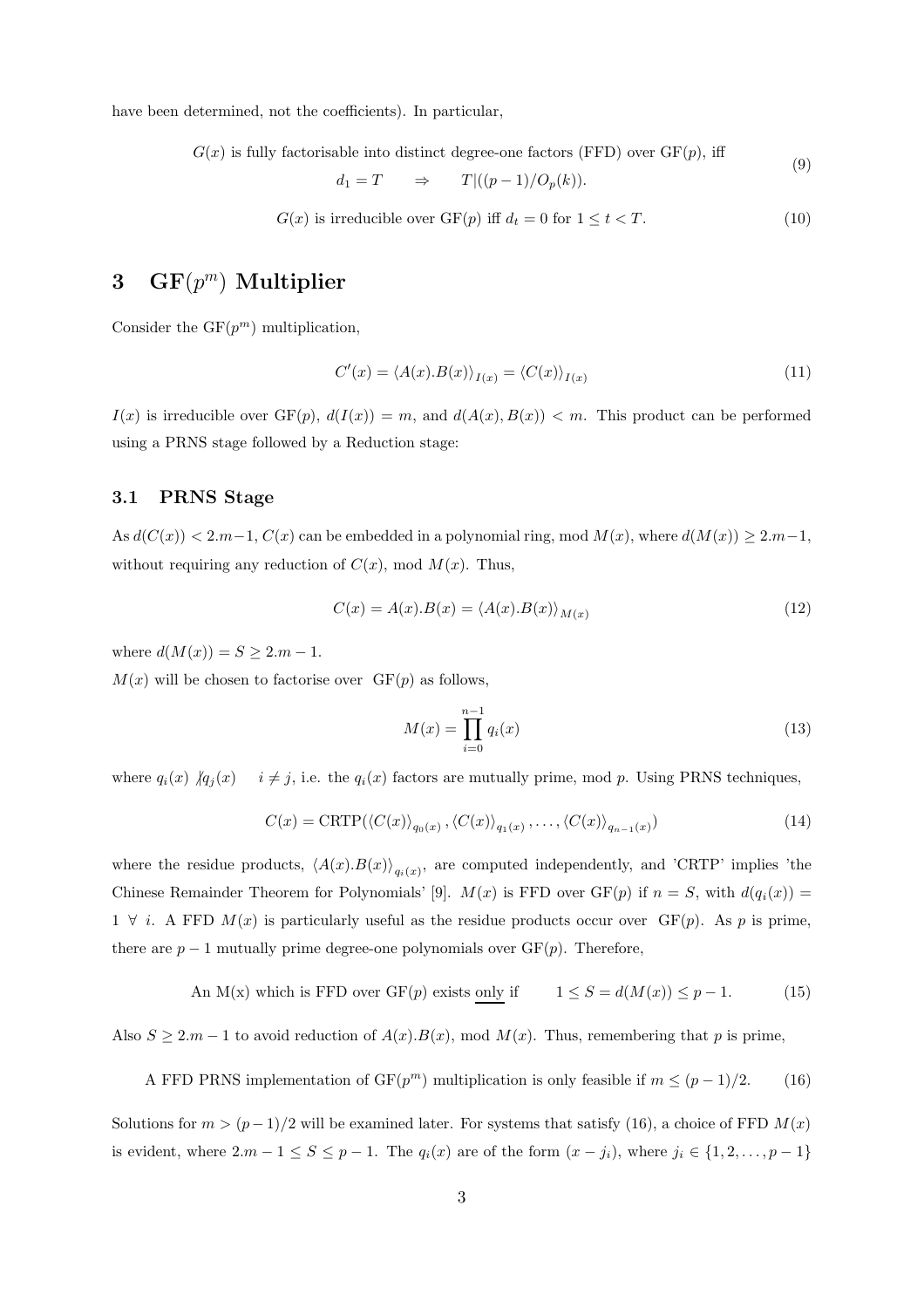and  $j_i \neq j_l$  for  $i \neq l$ . Often in the literature [3, 11, 12],  $M(x)$  is chosen as  $x^S \pm 1$ , where  $M(x)$  is FFD, to implement cyclic, or skew-cyclic convolutions. This allows the use of the Agarwal-Cooley Cyclic Convolution (CC) algorithm,  $[3]$ , where the factors of S are mutually prime, to decompose the system into smaller CC PRNS. Alternatively, one can use the Generalised Number Theoretic Transform to realise the PRNS [2]. To obtain FFD  $M(x)$  of the form  $M(x) = x^S \pm 1$ , and, more generally,  $x^S - \alpha$ ,  $\alpha \in \text{GF}(p)$ , S is further restricted as stated in (9), where  $S = T$ . From (9), S may be substantially larger than  $2.m - 1$ . Also, S may not possess many, if any, prime factors. In such cases, solutions with  $M(x)$  other than  $x^{S} - \alpha$  may be preferable.

#### 3.2 Reduction Stage

The second stage of the multiplier reduces  $C(x)$  by  $I(x)$  to obtain the  $GF(p^m)$  product,  $C'(x)$ . Hence,

$$
C'(x) = \langle C(x) \rangle_{I(x)} \quad \text{where } d(C(x)) < S \text{ and } d(C'(x)) < m \tag{17}
$$

The complexity of this reduction depends on the form of  $I(x)$ . Let us define,

$$
I(x) = xm - k \qquad \text{where } k \in \text{GF}(p) \tag{18}
$$

The reduction, mod  $I(x)$ , requires only  $S - m$  fixed multiplications and additions, mod p. To achieve this simplified reduction, an  $I(x) = x^m - k$ ,  $k \in \text{GF}(p)$ , must be found which is irreducible over  $\text{GF}(p)$ .  $I(x)$  polynomials for  $GF(p^m)$  multipliers can be determined using (8) and (10), and are shown in Table 1 (dimension 1).  $I(x)$  are not always found, for example, no irreducible polynomial of the form  $x^m - k$ ,  $k \in \text{GF}(p)$ , exists for  $p = 11$  and  $m = 4$ .

## 4 GF $(p^m)$  Multipliers where  $m > (p-1)/2$

From (16), if  $m > (p-1)/2$ , FFD  $M(x)$ , with  $S \geq 2.m-1$ , do not exist. [11, 12] present a 2-dimensional (2-D) decomposition of a 1-D PP, mod  $x^S \pm 1$ , to overcome the  $m > (p-1)/2$  constraint. These techniques will be applied to the  $GF(p^m)$  multiplier and then generalised to the multi-dimensional case.

#### 4.1 Two-Dimensional PRNS

It will be shown that an  $m-1$  degree PP can always be expressed as a 2-D PP where the first and second dimensions compute  $m_1 - 1$  and  $m_2 - 1$  degree PPs, respectively, with  $m_1 \cdot m_2 \geq m$ . Let,

$$
A(x) = \sum_{i=0}^{m-1} a_i x^i \quad \text{and} \quad B(x) = \sum_{i=0}^{m-1} b_i x^i \tag{19}
$$

By choosing  $m_1 < m$ , where  $m_2 = \lfloor (m-1)/m_1 \rfloor$ , then,

$$
m_1.m_2 \ge m \tag{20}
$$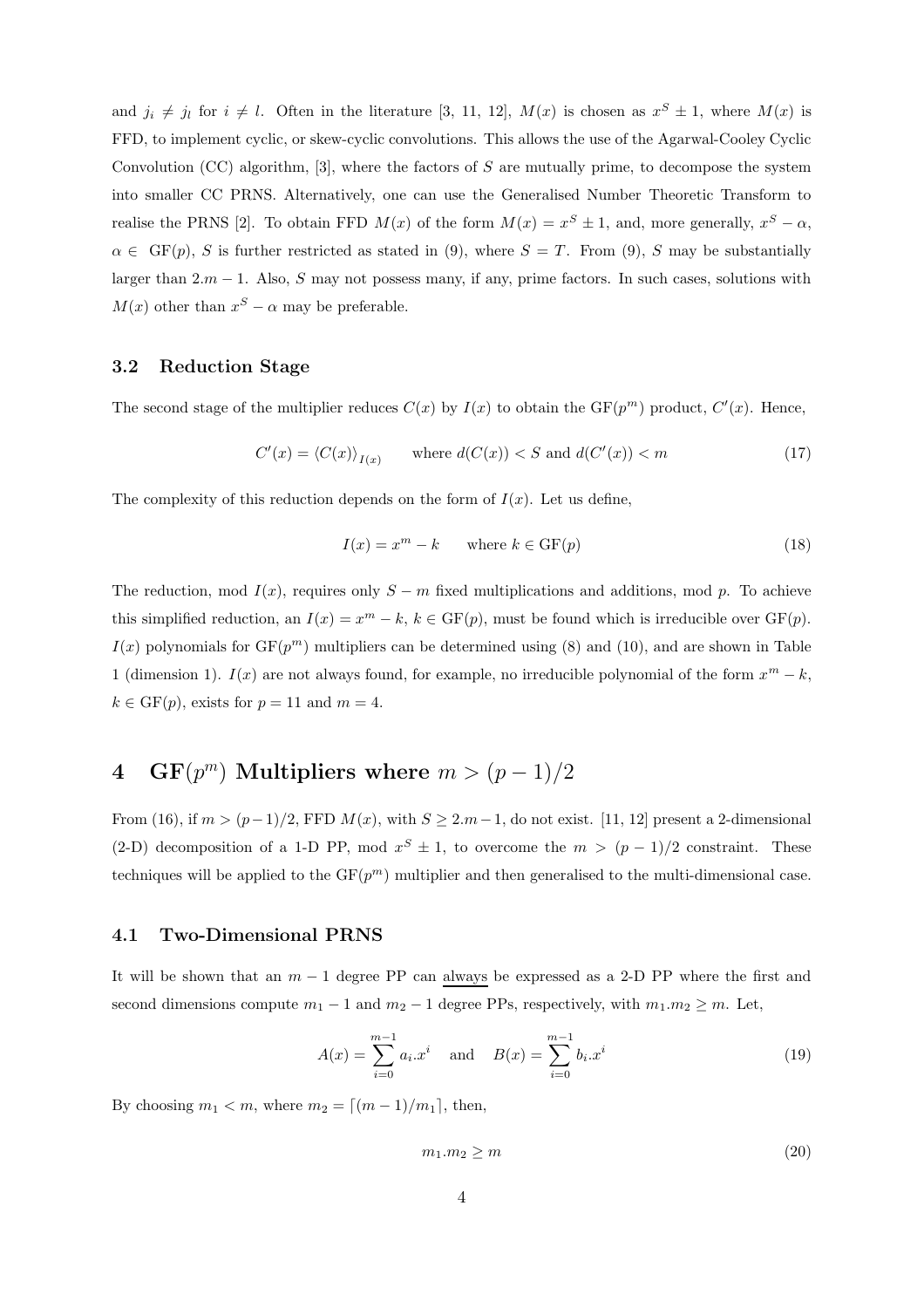| $\overline{p}$    | $\,m$          | possible $k$                                               | Dimension      | m <sub>1</sub> | m <sub>2</sub> | m <sub>3</sub> |
|-------------------|----------------|------------------------------------------------------------|----------------|----------------|----------------|----------------|
| $\overline{5}$    | $\overline{2}$ | 2,3                                                        | $\mathbf 1$    | $\overline{2}$ |                |                |
| $5\,$             | 3              |                                                            |                | ٠              |                |                |
| $5\,$             | $\overline{4}$ | 2,3                                                        | $\,2\,$        | $\overline{2}$ | $\overline{2}$ |                |
| $5\,$             | 5              |                                                            |                | ۰              |                |                |
| 5                 | 6              |                                                            |                | ۰              |                |                |
| $5\,$             | $\overline{7}$ |                                                            |                | ۰              |                |                |
| $5\,$             | 8              | 2,3                                                        | 3              | $\overline{2}$ | $\overline{2}$ | $\,2$          |
| $\scriptstyle{7}$ | $\overline{2}$ | 3,5,6                                                      | $\mathbf 1$    | $\overline{2}$ |                |                |
| $\scriptstyle{7}$ | 3              | 2,3,4,5                                                    | $\mathbf 1$    | 3              |                |                |
| $\scriptstyle{7}$ | $\overline{4}$ |                                                            |                | -              |                |                |
| $\overline{7}$    | 5              |                                                            |                | ۰              |                |                |
| $\overline{7}$    | 6              | 3,5                                                        | $\overline{2}$ | $\overline{2}$ | 3              |                |
| 11                | $\overline{2}$ | 2,6,7,8,10                                                 | $\mathbf 1$    | $\overline{2}$ |                |                |
| 11                | 3              |                                                            |                | ۰              |                |                |
| 11                | $\overline{4}$ |                                                            |                | -              |                |                |
| 11                | 5              | 2, 3, 4, 5, 6, 7, 8, 9                                     | $\mathbf{1}$   | $\bf 5$        | ٠              |                |
| 13                | $\overline{2}$ | 2,5,6,7,8,11                                               | $\mathbf 1$    | $\overline{2}$ |                |                |
| 13                | 3              | 2,3,4,6,7,9,10,11                                          | $\mathbf 1$    | 3              |                |                |
| 13                | $\overline{4}$ | 2,5,6,7,8,11                                               | $\mathbf 1$    | $\overline{4}$ |                |                |
| 13                | $\overline{4}$ | ,,                                                         | $\,2$          | $\overline{2}$ | $\overline{2}$ |                |
| 29                | $\overline{2}$ | 2, 3, 8, 10, 11, 12, 14, 15, 17, 18, 19, 21, 26, 27        | $\,1$          | $\overline{2}$ |                |                |
| 29                | 3              |                                                            |                | -              |                |                |
| 29                | $\overline{4}$ | 2, 3, 8, 10, 11, 12, 14, 15, 17, 18, 19, 21, 26, 27        | $\mathbf 1$    | $\overline{4}$ |                |                |
| 61                | $\overline{2}$ | 2,6,7,8,10,11,17,18,21,23,24,26,28,29,30,                  | $\mathbf 1$    | $\overline{2}$ |                |                |
|                   |                | 31, 32, 33, 35, 37, 38, 40, 43, 44, 50, 51, 53, 54, 55, 59 |                |                |                |                |

Table 1: Irreducible Polynomials,  $(I(x))$ , for use in N-D PRNS  $GF(p^m)$  General Multipliers

By assigning  $y = x^{m_1}$ ,

$$
A(x) = A(x,y) = \sum_{i_1=0}^{m_1-1} \left( \sum_{i_2=0}^{m_2-1} a_{i_1+m_1,i_2} \cdot y^{i_2} \right) \cdot x^{i_1} = \sum_{i_1=0}^{m_1-1} A_{i_1}(y) \cdot x^{i_1} \tag{21}
$$

 $B(x, y)$  is similarly defined. Therefore,

$$
C(x) = C(x, y) = \sum_{i_1=0}^{m_1-1} A_{i_1}(y) \cdot x^{i_1} \cdot \sum_{i_1=0}^{m_1-1} B_{i_1}(y) \cdot x^{i_1}
$$

which is a degree  $m_1 - 1$  PP in x with y polynomial coefficients.  $M_1(x)$  is then chosen so that,

$$
C(x,y) = \langle C(x,y) \rangle_{M_1(x)}\tag{22}
$$

where  $S_1 = d(M_1(x)) \ge 2.m_1 - 1$ .

If  $M_1(x)$  is FFD over GF(p), the PP in x can be performed using a PRNS, with all operations except residue products, performed over  $GF(p)$ . The residue products are defined as follows,

$$
C_j^*(y) = A_j^*(y).B_j^*(y) \qquad 0 \le j < S_1 \tag{23}
$$

where  $Z_j^*(y)$  implies the residue of  $Z(x, y)$ , mod  $q_j(x)$ , and  $M_1(x) = \prod_{j=0}^{s-1} q_j(x)$ . These are degree  $m_2-1$ PPs in y, with  $GF(p)$  coefficients.  $M_2(y)$  is then chosen so that,

$$
C_j^*(y) = \left\langle C_j^*(y) \right\rangle_{M_2(y)}\tag{24}
$$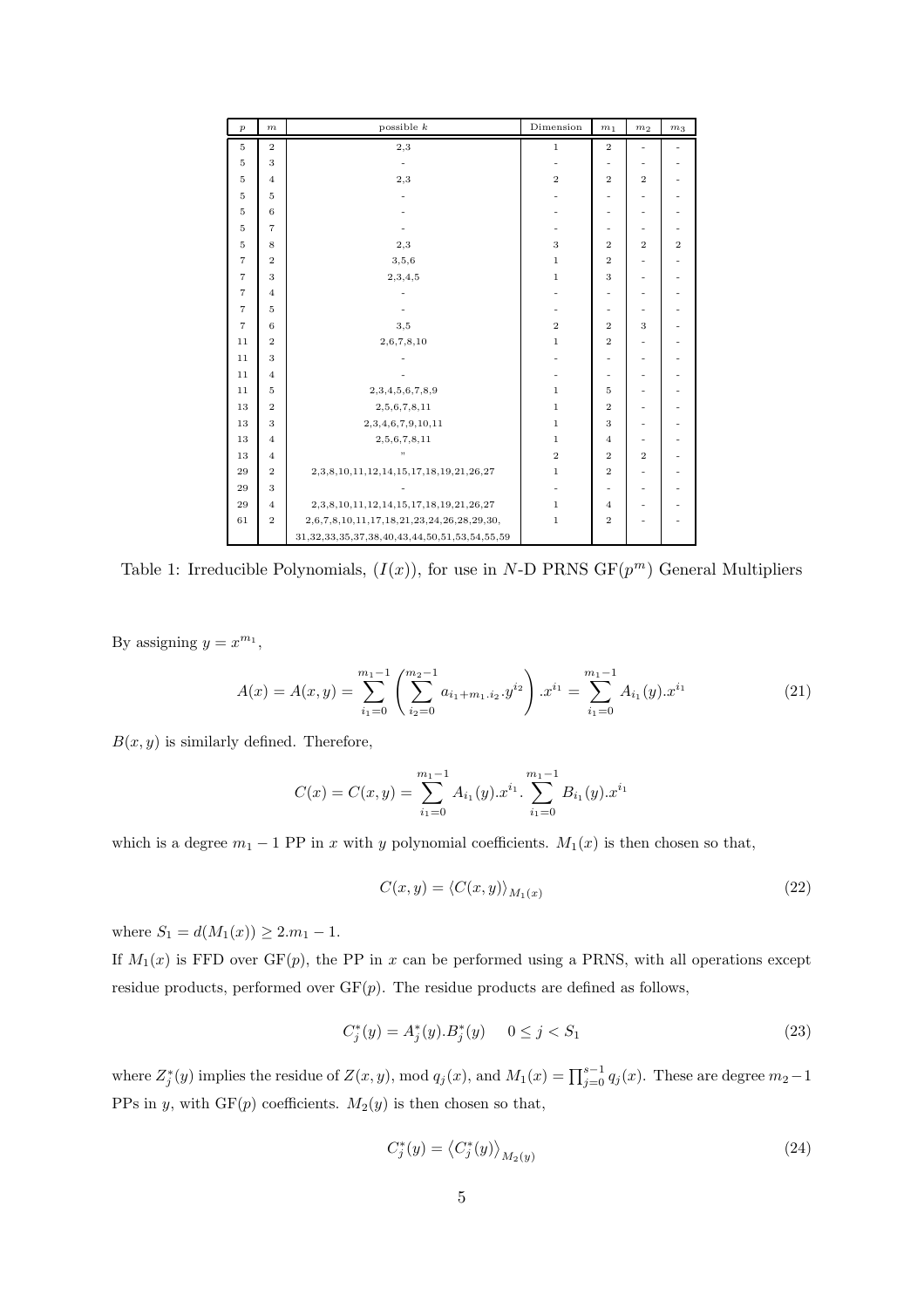where  $S_2 = d(M_2(y)) \geq 2.m_2 - 1$ .

If  $M_2(y)$  is FFD over GF(p), the PP in y can be performed using a PRNS, with all residue products performed over  $GF(p)$ . Therefore the PP,  $C(x) = A(x)B(x)$ , can be embedded in two, nested PRNS,

$$
C(x) = C(x, y) = \left\langle \langle A(x, y), B(x, y) \rangle_{M_1(x)} \right\rangle_{M_2(y)}
$$
\n(25)

and, from (11),

$$
C'(x) = \left\langle \left\langle \langle A(x,y), B(x,y) \rangle_{M_1(x)} \right\rangle_{M_2(y)} \right\rangle_{I(x)}
$$
\n(26)

All operations in the computation of  $C(x)$  occur in  $GF(p)$  iff  $M_1(x)$  and  $M_2(y)$  are FFD over  $GF(p)$ . This is true if  $S_1$  and  $S_2 \le p - 1$ . As  $S_1 \ge 2 \cdot m_1 - 1$  and  $S_2 \ge 2 \cdot m_2 - 1$ ,

$$
m_1, m_2 \le (p-1)/2 \tag{27}
$$

and, combining (20) and (27),

$$
1 \le m \le (p-1)^2/4 \tag{28}
$$

Thus, a 2-D PRNS GF( $p^m$ ) multiplier, using only GF( $p$ ) products, can be implemented, for  $1 \leq m \leq$  $(p-1)^2/4$ , (as long as  $x^m - k$  is irreducible over  $GF(p)$ ,  $k \in GF(p)$ ).

### 4.2 N-Dimensional PRNS

The FFD PRNS technique can be generalised to the N-D case, given,

$$
m_1.m_2.\ldots.m_N \ge m \tag{29}
$$

$$
m_i \le (p-1)/2 \qquad \text{for } 1 \le i \le N \tag{30}
$$

enabling multiplication over  $GF(p^m)$  for,

$$
1 \le m \le \left[ (p-1)/2 \right]^N \tag{31}
$$

Consider multiplication over  $GF(5^8)$ . The minimum value of N, for which (31) is satisfied is 3. Thus, FFD, N-D, PRNS can be used to implement a  $GF(5^8)$  multiplier, where  $N \geq 3$ . For instance, (29) and (30) are satisfied by choosing  $m_1 = m_2 = m_3 = 2$ . Moreover,  $I(x) = x^8 - 3$  is irreducible over GF(5) so the final  $I(x)$  reduction is simplified. Finally, (30) specifies a lower limit on p for which the method of this paper is feasible, as, for  $p = 2$  or 3, the  $m_i$  cannot be  $> 1$ , rendering a reduction in m impossible. Table 1 shows examples where N-D PRNS is necessary (dimension  $> 1$ ).

## $5\quad\text{GF}(p^m)\text{ Multiplication Using }\text{GF}(p^{m_2})\text{ Operations},\ m_2|m$

This section notes a subset of the N-Dimensional PRNS of Section 4. With reference to (20) and (21), if  $m_1.m_2 = m$ , the polynomials in y,  $A_{i_1}(y)$  and  $B_{i_1}(y)$ , are elements of the sub-field,  $GF(p^{m_2})$ , and  $GF(p^{m_2})$  is defined over  $I_2(y)$ .

if 
$$
I(x) = x^m - k
$$
 then  $I_2(y) = y^{m_2} - k$   $I(x), I_2(y)$  irreducible over GF(*p*) (32)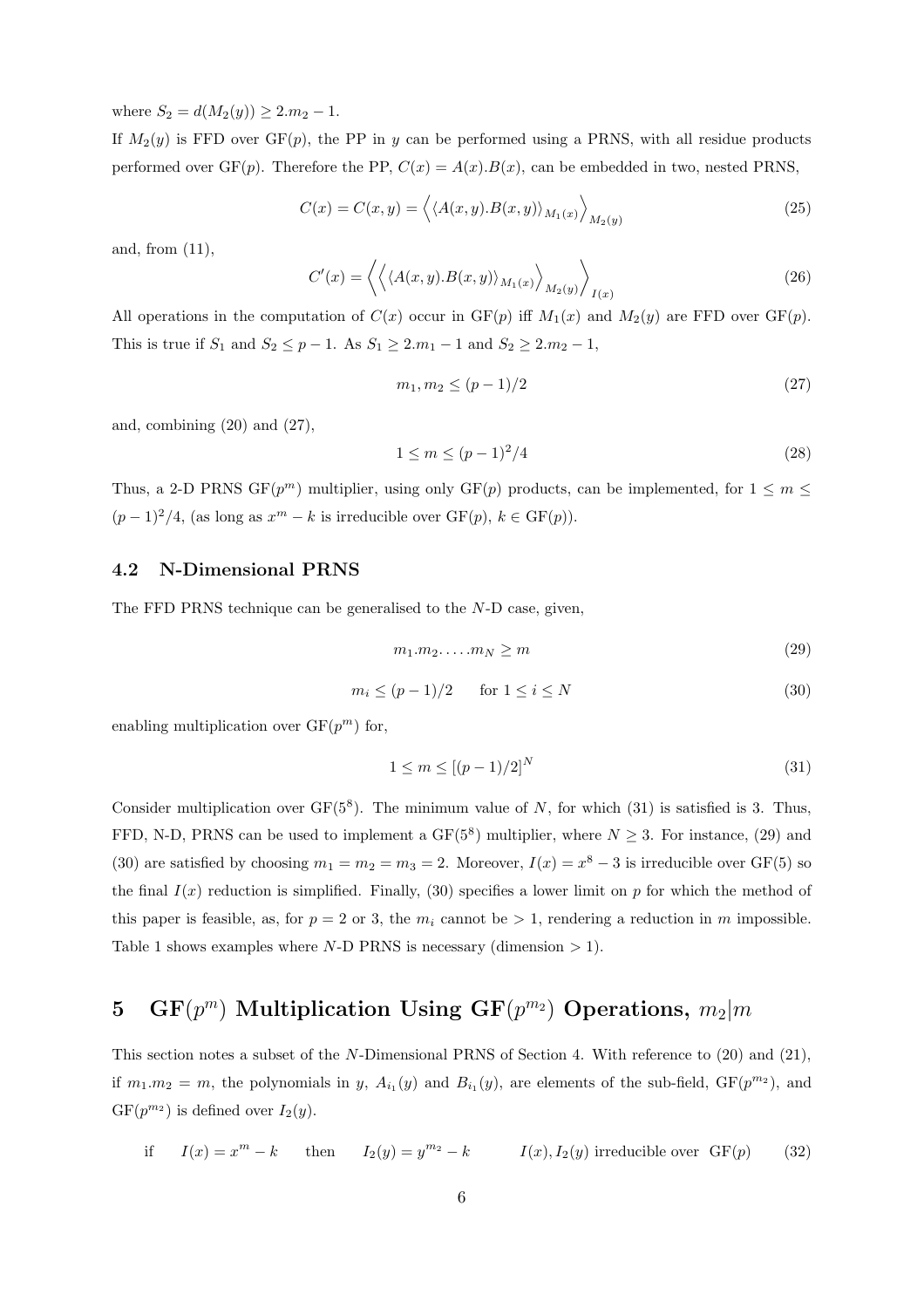(22) can be interpreted as a PRNS in x, over  $M_1(x)$ , where all coefficients are  $\in$  GF $(p^{m_2})$ . The subsequent PRNS in y is not performed. This change in base field allows the  $GF(p^m)$  multiplier to be implemented using  $GF(p^{m_2})$  hardware. In [13], linear convolution of complex data is performed by embedding data in a polynomial ring. For the  $GF(p^m)$  multiplier of this paper, a similar scenario occurs when  $m_2 = 2$ and  $M_1(x) = x^{m_1 \cdot m_2} - k = I(x)$ . GF(p<sup>2</sup>) is suitable for complex arithmetic but, unlike [13], it is not QRNS, as  $I_2(y)$  is irreducible. Similarly,  $M_1(x) = I(x)$  is not suitable for PRNS as it, too, is irreducible. Although  $GF(p^m)$  computation contains sub-field linear convolution, it is not amenable to the solution of [13].

### 6 Prime-Factor Multi-Dimensional Techniques

Another multi-dimensional decomposition exists. The Agarwal-Cooley algorithm decomposes a 1-D PP, mod  $x^S - \alpha$ , into a N-D PP, mod  $x^{S_1} - \alpha$ , mod  $x^{S_2} - \alpha$ , ... etc. (The FFD modulus must be of the form  $x^S - \alpha$ ,  $\alpha \in \text{GF}(p)$ ,  $S \geq m$ , for this method to work). For the 2-D case,

$$
y = x^{m_1}
$$
  $z = x^{m_2}$  where  $m_1.m_2 \ge m$ , and  $gcd(m_1, m_2) = 1$  (33)

The PP is decomposed, mod  $x^{m_1 \cdot m_2} - \alpha$ , into two nested PPs, mod  $z^{m_1} - \alpha$  and  $y^{m_2} - \alpha$ , respectively. However, this technique is of <u>no</u> benefit for cases where  $m > (p-1)/2$  as, from (9),  $x^{m_1 \cdot m_2} - \alpha$  is only FFD if  $m_1.m_2|p-1$ . If  $m > (p-1)/2$ , then  $m_1.m_2/p-1$ . This suggests a hybrid solution, where the N-Dimensional method of Section 4 reduces the problem so that all  $m_i \le (p-1)/2$ . Prime-factor techniques may then be preferable for further decomposition.

## 7 A Comparison with Conventional  $GF(p^m)$  Multipliers

In the following, only 1-D PRNS is assessed, assuming the PRNS is defined over a FFD  $M(x)$ , mod p, where conversion to the PRNS requires two S-point NTTs, mod p, (for  $A(x)$  and  $B(x)$ ) and, for conversion from the PRNS to  $C(x)$ , one S-point Inverse NTT, mod p. Also, S residue products, mod p, are required, and for the final reduction by  $I(x)$ ,  $S - m$  fixed mults and adds, mod p. Each NTT normally requires  $S^2$  fixed mults and adds, mod p but, for efficient NTTs [15], this figure approaches the equivalent of  $S$  general mults, mod  $p$ . Using this figure, the total operation count is,

4.S general mults, mod p,  $S - m$  fixed mults, mod p, and  $S - m$  adds, mod p

In comparison, an 'optimal' dual-basis multiplier, defined over an irreducible trinomial [7], requires,

```
m^2 general mults, mod p.
                  2.m fixed mults, mod p, and
                                                         m<sup>2</sup> adds, mod p
```
Comparing general mults only, the PRNS design becomes competitive when  $4.S \leq m^2$ . Assuming  $S = 2m - 1$ , this requires  $m \geq 8$ . The PRNS has the equivalent of a general multiplier count less than  $O(m^2)$ , as opposed to the dual-basis multiplier, which requires  $O(m^2)$  general multipliers, and one can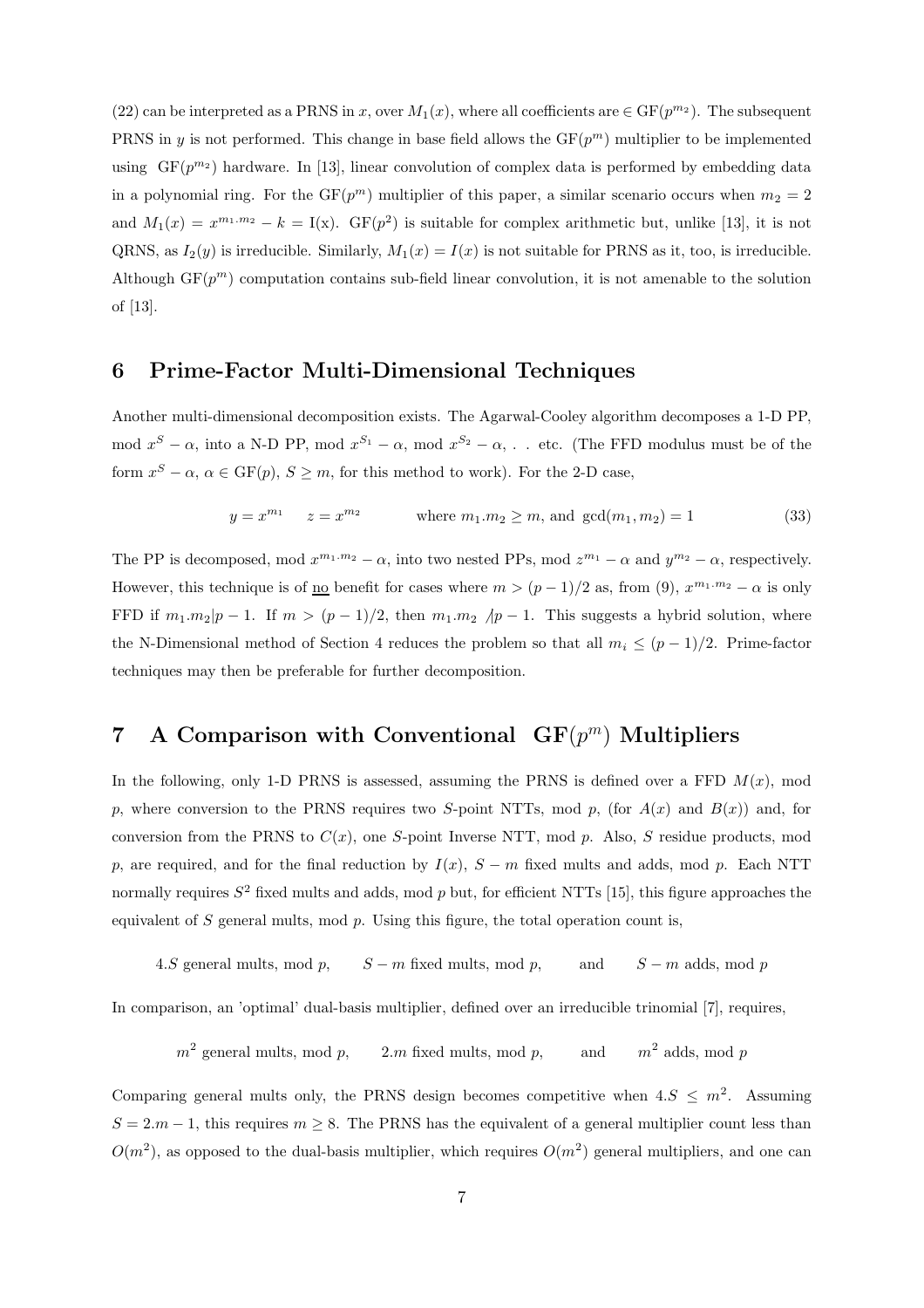expect the PRNS to compete for large  $m$  and  $p$ . The elimination of interleaved modular reduction gives the PRNS multiplier a lower latency and higher throughput potential than conventional solutions and the residue form allows the incorporation of redundant-residue-based fault-tolerance [8, 14]. One can evisage a Reed-Solomon (RS) encoder/decoder over  $GF(p^m)$ , where the inherent PRNS-based  $GF(p^m)$ multipliers are, themselves, protected by a shorter-length RS code over  $GF(p)$ .

### 8 Conclusion

Multiplication over  $GF(p^m)$  has been implemented using PRNS, followed by a final reduction by the irreducible polynomial,  $I(x)$ , over which  $GF(p^m)$  is defined. It is shown how, by appropriate choice of PRNS and  $I(x)$ , all operations occur over  $GF(p)$ , and reduction by an irregular polynomial modulus is eliminated. In comparison to conventional solutions, potential throughput is enhanced, and a highspeed VLSI implementation is possible which is symmetric, parallel and fault-tolerant. For large  $m$ one can also expect a reduction in area. An iterative method for finding suitable  $M(x)$  and  $I(x)$ , of the form  $x^T - k$ ,  $k \in \text{GF}(p)$  has also been presented. Solutions for large m and small p are possible using multi-dimensional PRNS, and an equation evaluating the minimum PRNS dimensionsionality is given. It is noted that prime-factor PRNS may be beneficial for  $m \le (p-1)/2$  but not applicable for  $m > (p-1)/2$ . The multiplier can be incorporated in spectral-based cyclic convolvers, and also has application to error-correction and multi-valued logic-based systems.

### References

- [1] J.H.McClellan,C.M.Rader, Number Theory in Digital Signal Processing, Prentice Hall, '79
- [2] J-B.Martens, "Polynomial Products by Means of Generalized Number Theoretic Transforms", IEEE Trans on Acoustics, Speech and Signal Processing, Vol 32, No 3, pp 668-670, June '84
- [3] R.E.Blahut, Fast Algorithms for Digital Signal Processing, Reading, Addison-Wesley, '85
- [4] R.E.Blahut, "Algebraic Fields, Signal Processing, and Error Control", *Proc of IEEE*, Vol 73, No 5, pp 874 - 893, May '85
- [5] R.Lidl,H.Niederreiter, Introduction to Finite Fields and their Applications, Cambridge Univ Press, '86
- [6] A.Pincin, "A New Algorithm for Multiplication in Finite Fields", IEEE Trans on Computers, Vol 38, No 7, pp 1045 - 1049, July '89
- [7] M.Wang,I.F.Blake, "Bit Serial Multiplication in Finite Fields," SIAM J. Disc. Math, Vol 3, No 1, pp 140 - 148, Feb '90
- [8] A.Shiozaki,T.K.Truong,K.M.Cheng,I.S.Reed, "Fast Transform Decoding of Nonsystematic Reed-Solomon Codes", IEE Proc-E, Vol 137, No 2, pp 139 - 143, March '90